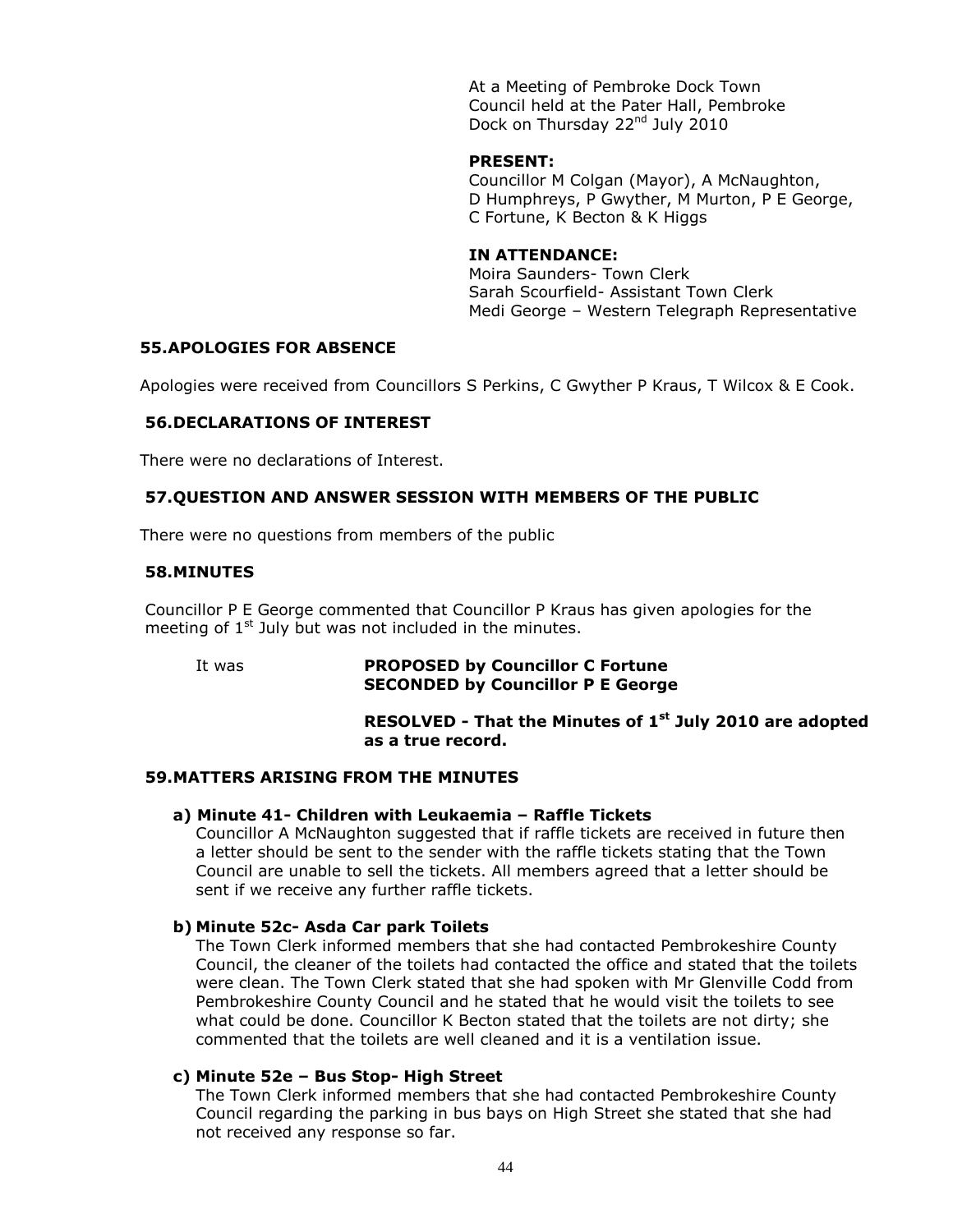# **d) Minute 52g – Victoria Road Surfacing**

Councillor A McNaughton questioned if there was any more information on when Victoria Road would be resurfaced, it was commented that due to recent rain the schedule had been pushed back but it is on the list to be done.

# **60.MINUTES OF MEETING HELD WITH PATER HALL TRUST ON MONDAY 5TH JULY**

#### It was **PROPOSED by Councillor A McNaughton SECONDED by Councillor M Murton**

# **RESOLVED - That the Minutes of 5th July 2010 are adopted as a true record.**

# **61.REPORT OF THE TOWN CLERK**

# **54. Capacity of Councillors on Outside Bodies.**

The Town Clerk informed members that she had received a letter from Mr Laurence Harding, the Monitoring Officer of Pembrokeshire County Council which she had copied for as Appendix A. She stated that the letter had been written in an attempt to clarify issues surrounding declaring interests as a result of the Code of Conduct adopted in 2008. The Town Clerk stated that where a member had been appointed to the outside body by the Town Council, that member had the benefit of the statutory exemption in the Code of Conduct. She commented that when issues are discussed in Council regarding that outside body members must declare a personal interest but they can vote and debate that item. The Town Clerk said when the item of business includes 'any approval, consent, licence, permission or registration' concerning the outside body then a prejudicial interest must be declared and the member must leave the room. She commented that the recent guidance produced by the Ombudsman states that prejudicial interest should apply to such things as granting planning permissions but not to the awarding of grants, loans or other financial assistance, this means that there will be very few times when the member must declare a prejudicial interest.

The Town Clerk stated that where a member is involved with an outside body through their own volition then the rules change. This is explained in the appendix. Councillor C Fortune questioned if support would be ok, the Town Clerk stated that if the Member had been appointed by the Town Council then support would be ok but if the member was not appointed by the Town Council the rules are then different. It was agreed that parts of the information needed clarification; the Town Clerk commented that if any member was in any doubt then she would advise.

# **55. Play in the park 2010**.

The Town Clerk commented that she had received a letter and a programme from the County Council laying out the programme of events in Pembrokeshire Parks for the summer. She stated that there are events to be held in the Memorial Park and if anyone needs information please contact the office.

# **56. Councillor Vacancy in Llanion Ward**

The Town Clerk stated that she had been notified by the elections manager of the County Council that there will not be an election for this vacancy; it will be filled by co-option. She commented that as the summer holidays are coming up, she suggested that the advertisement for the vacancy allows the public three weeks to show interest. After discussion it was agreed that the vacancy would be advertised for four weeks.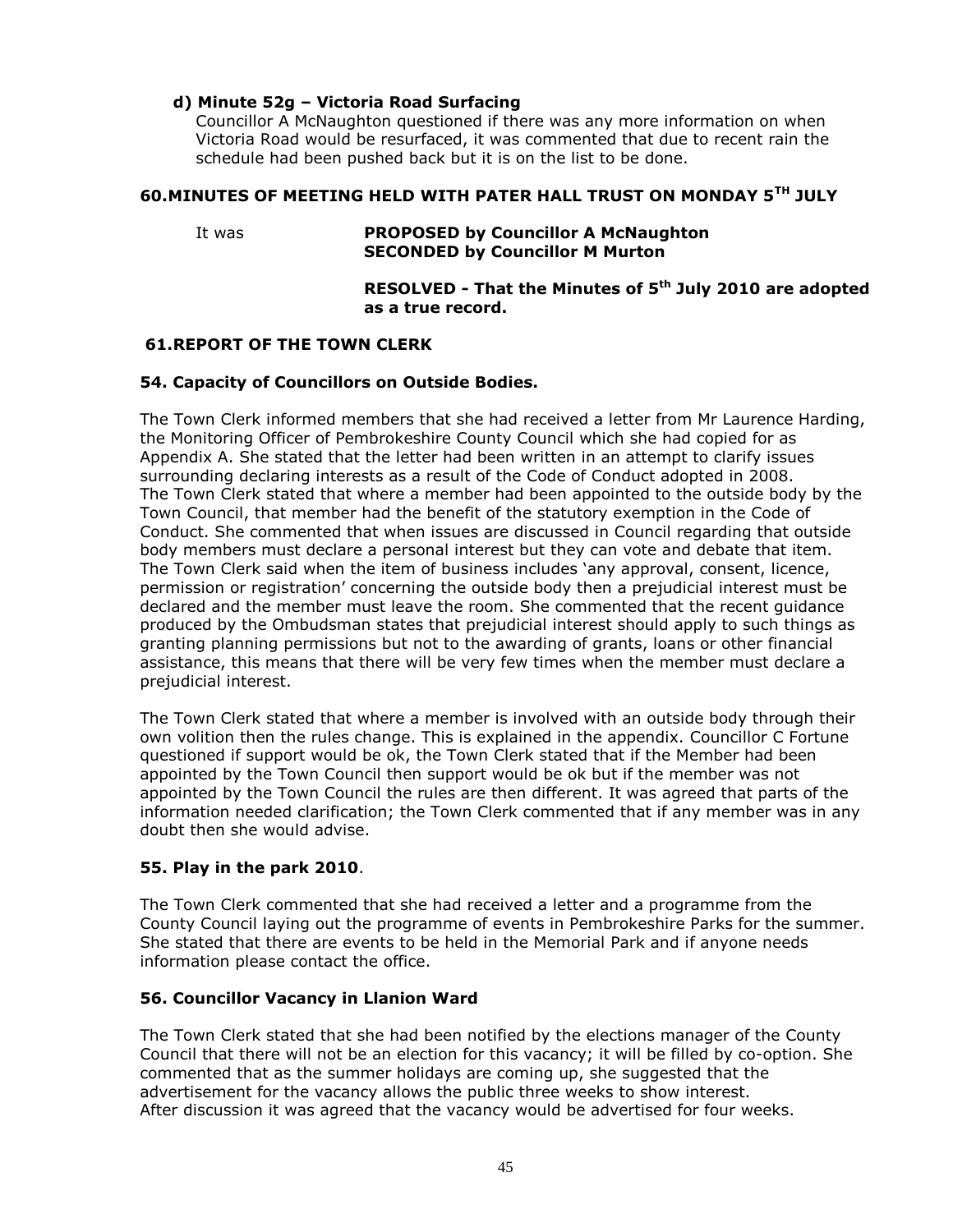# **57. Financial assistance from Daniel Rolls and Rebecca Powell**

The Town Clerk stated that she had received a request from Daniel Rolls and Rebecca Powell. She explained that they are dancers and they have qualified to represent Wales in the FESTIVAL 4 Stars which is a talent competition to be held in Scarborough. The families need to transport props, contestants and need to pay for accommodation at the event which lasts 3 days.

The Town Clerk stated that the young people do attend charity events in the local area and will continue to do so and it will also promote the local area of Pembroke Dock.

# It was **PROPOSED by Councillor K Becton SECONDED by Councillor P E George**

#### **RESOLVED -That the Town Council agree to transfer £200 to the Mayors Allowance and this £200 is paid from the Mayors allowance to Daniel Rolls and Rebecca Powell.**

# **58. Crossing on Bush Street**

The Town Clerk stated that she had received a letter from Mr John Price, the Traffic Manager, regarding Bush Street crossings. She commented that she had copied his letter as Appendix B. After discussion it was agreed that all members were happy with the location of the crossing island by Meyrick Street junction, but raised concerns about the island crossing near to Wavell Crescent, Councillor A McNaughton commented that due to traffic potentially going faster in this area as the traffic is coming from ferry lane, it could be dangerous area to site an crossing island, after discussion it was agreed that island would be safer if re-sited further away from the ferry lane corner.

# **59. Correspondence from Mr Peter Morris**

The Town Clerk informed members that she had received two emails from Mr Morris.

She commented that the first one acknowledges the response to his earlier complaint that he received on 19<sup>th</sup> April 2010. She stated that in his email he expresses his discontent at the response and stated that as he had now exhausted the internal complaints procedure of the Town Council he would take it up with the Ombudsman.

The Town Clerk informed members that the second email was received on  $16<sup>th</sup>$  July 2010 and this includes a complaint directed at the Town Clerk 'for failing to ensure publication of the town council meeting held on  $7<sup>th</sup>$  April 2010.' She commented that although this letter includes other issues as well she would seek legal advice on this.

# **60. Milford Haven Town Council-car parking charges.**

The Town Clerk informed members that she had received a letter from Milford Haven Town Council. She stated that their members agreed to write to the Welsh Assembly expressing concerns that during the consultation period Pembrokeshire County Council did not listen to the people of Milford Haven and ignored the overwhelming opposition to the introduction of car parking charges.

The Town Clerk commented that they are seeking the support of Pembroke Dock Town Council in this action. After discussion it was agreed that clarification on what was needed from the Town Council should be sought, but members would be happy to support.

# **61. Financial Assistance for two ATC members**

The Town Clerk informed members that two ATC cadets would be taking part in an expedition to the D-Day landing beaches and battlefields of Normandy. 1547 (Pembroke Borough) Squadron organises this expedition for cadets. The aims of these expeditions are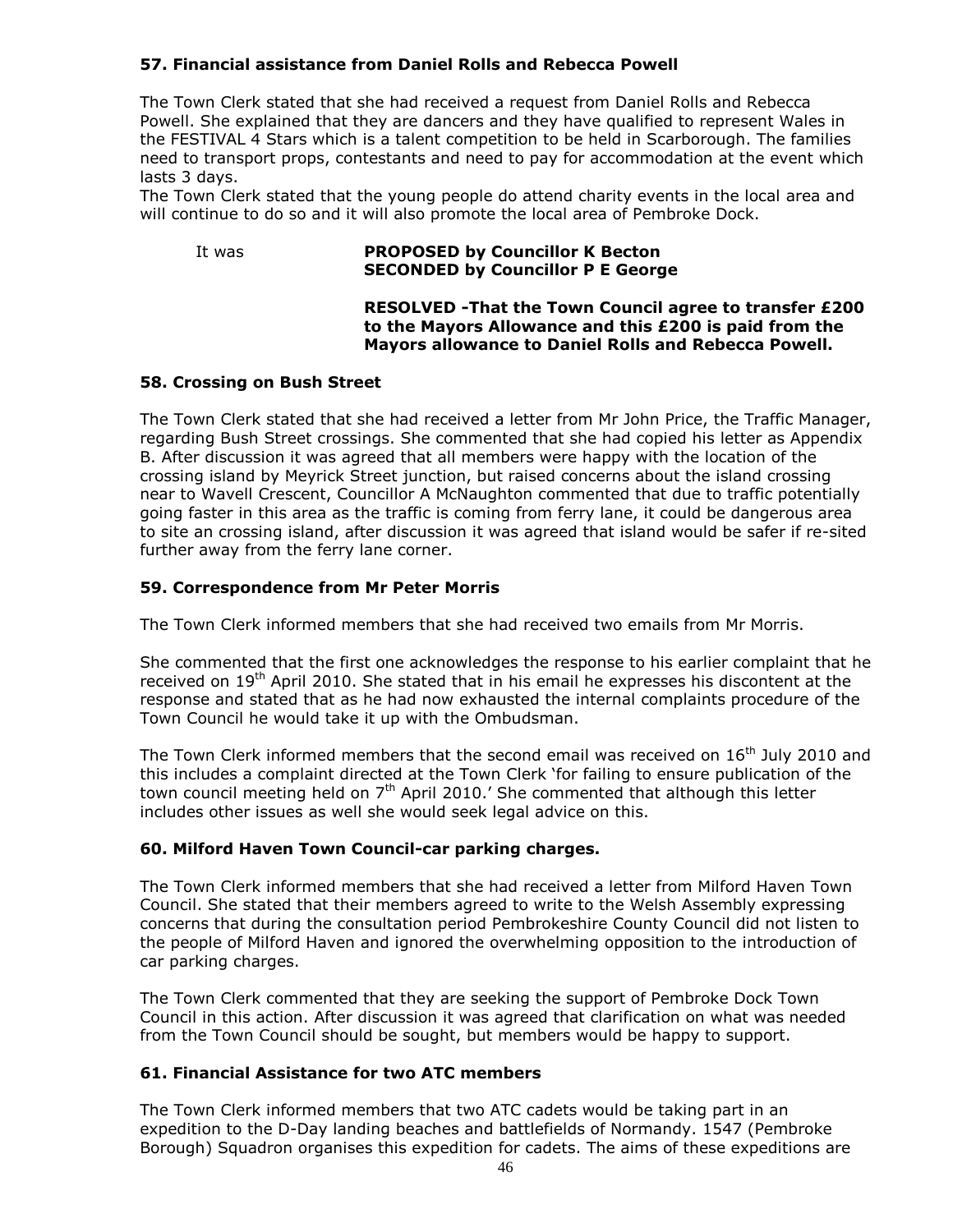to teach the cadets about the sacrifices made by Allied Powers in liberating Europe and specially honour men from our community who made the ultimate sacrifice and who still lie in the fields of Normandy.

The Town Clerk stated that Cadet Shania Boswell and Cadet Jacob Williams would like to lay wreaths in Normandy, the cost for each cadet taking part this year is  $E300$  and any help towards this cost would be very welcome. The Town Clerk commented that the two young people would be delighted to give a talk to the Town Council following the expedition. After discussion;

#### It was **PROPOSED by Councillor P E George SECONDED by Councillor K Higgs**

# **RESOLVED -That the Town Council agree to pay £100 each to the two Cadets .**

# **62. Good Neighbour Schemes**

The Town Clerk informed members that she had received a letter from the County Council outlining these schemes. She stated that Rachel Gibby was offering to attend a Town Council meeting to explain the scheme so that it can be determined whether a good neighbour scheme could be created in Pembroke Dock. Members agreed that Rachel Gibby should attend the Town Council meeting of 23<sup>rd</sup> September.

# **63. Vacation Committee**

The Town Clerk stated that as normal at this time of year there will not a meeting during August and as has happened previously the planning committee may have to meet during that time in order to fulfill planning deadlines. The Town Clerk also suggested that this committee is the vacation committee with delegated powers to deal with any issues that cannot wait until September  $2^{nd}$ . Councillor P E George commented that if there are any controversial plans received could a full meeting be called

# It was **PROPOSED by Councillor K Becton SECONDED by Councillor P E George**

**RESOLVED -That members agree the Planning Committee will have delegated powers for planning applications and will act as vacation committee during August.**

**Demolish existing and** 

# **64. Planning Applications**

| 10/0298/PA | Mr David Jones<br>Asda Stores LTD<br><b>Great Wilson Street</b><br>Southbank<br>Leeds | Asda Stores LTD<br>Gordon Street<br>Pembroke Dock<br><b>SA72 6DA</b><br><b>New Entrance Lobby</b> |  |
|------------|---------------------------------------------------------------------------------------|---------------------------------------------------------------------------------------------------|--|
| It was     | <b>PROPOSED by Councillor C Fortune</b><br><b>SECONDED by Councillor K Higgs</b>      |                                                                                                   |  |
|            | <b>RESOLVED - That the Town Council recommend this</b><br>application is supported    |                                                                                                   |  |
| 10/0244/PA | Mr Adrian Heath<br>6 Milton Terrace<br>Pembroke Dock<br><b>SA72 6PP</b>               | <b>Heath Gardens</b><br>Treowen Road<br>Pennar<br>Pembroke Dock                                   |  |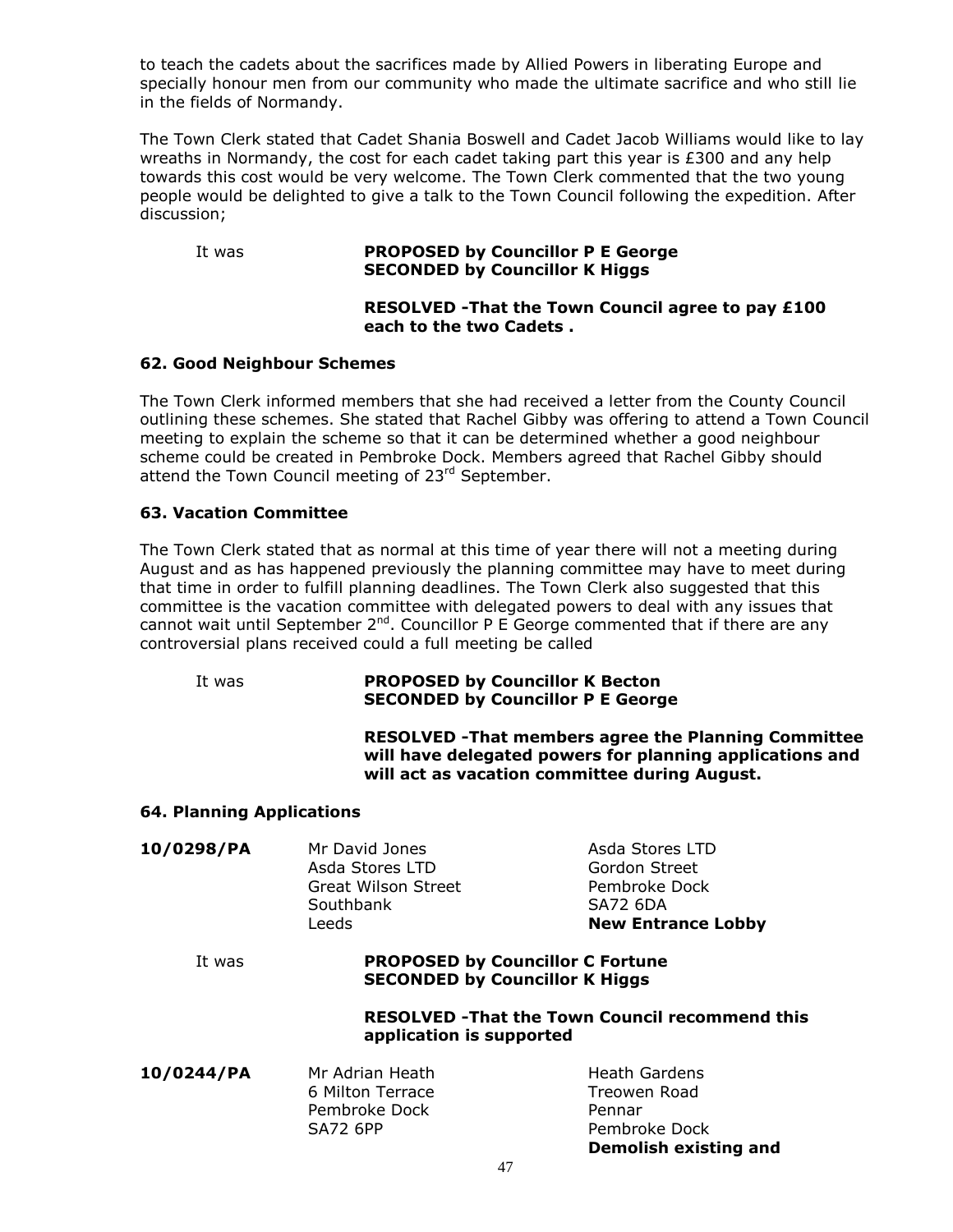|  |                      | <b>Replace with a boundary</b> |
|--|----------------------|--------------------------------|
|  | wall and level plot. |                                |

#### It was **PROPOSED by Councillor C Fortune SECONDED by Councillor P Gwyther**

**RESOLVED –That the Town Council recommend this application is supported.**

| 10/0353/PA | <b>WH&amp;FE Harris Developments</b> | Land Adj to Magazine Building               |
|------------|--------------------------------------|---------------------------------------------|
|            | c/o Woodenbale                       | Connaught Way                               |
|            | Quay House                           | Pembroke Dock                               |
|            | Monkton                              | Erection of 1 $\frac{1}{2}$ storey dwelling |
|            | Pembroke                             |                                             |
|            |                                      |                                             |

#### It was **PROPOSED by Councillor K Higgs SECONDED by Councillor C Fortune**

#### **RESOLVED -That the Town Council recommend this application is not supported as the proposed property is not in keeping with other properties in the area.**

**Form a single unit of accommodation**

**10/0041/PA** Mr C Kidd Plot L St Patricks Road 8 Waterloo Industrial Estate Llanreath Pembroke Dock Pembroke Dock SA72 4RT SA72 6XQ **Alterations to existing garage to** 

# It was **PROPOSED by Councillor K Becton SECONDED by Councillor P Gwyther**

**RESOLVED –That the Town Council recommend this application is supported.**

**A Vote was taken and one Councillor voted against the application**

**10/0332/PA** Mr Paul Carey **86A Military Road** 67 Devon Drive **Pennar** Pembroke Pembroke Dock SA71 5TS SA72 6SG **Alterations and extension**

# It was **PROPOSED by Councillor K Becton SECONDED by Councillor K Higgs**

**RESOLVED -That the Town Council recommend this application is supported.**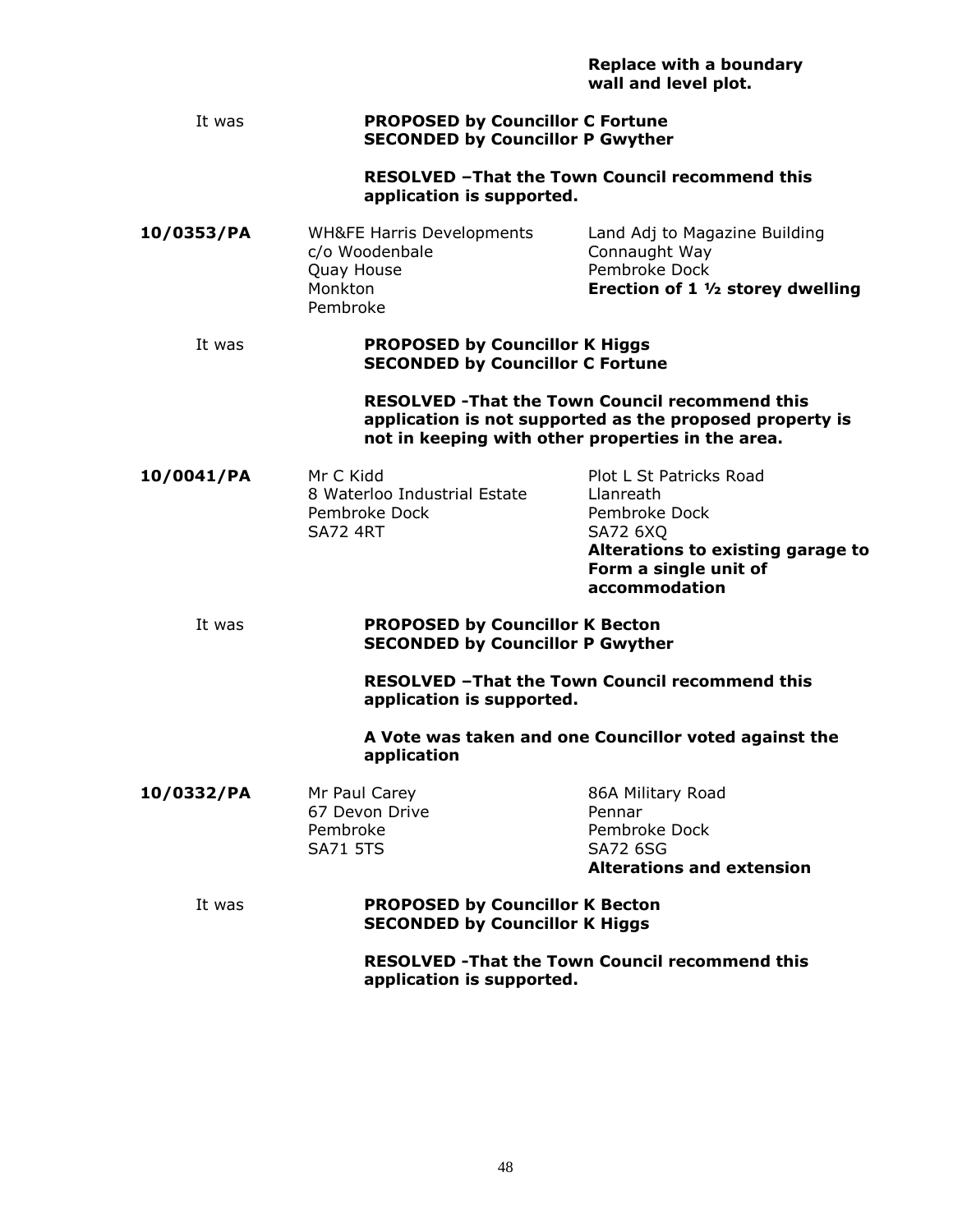#### It was **PROPOSED by Councillor K Higgs SECONDED by Councillor C Fortune**

**RESOLVED – That the Town Council recommend this application is supported.**

# **65. Planning Decisions**

**10/0104/PA-** 1.6 Metre Close Boarded Timber Fencing- 12 Sunderland Avenue, Cumby Terrace, Pembroke Dock, SA72 6YD- **Granted**

**10/0151/PA –** Alterations & extensions – Bryn Gwynt, 9 St Patricks Hill, Llanreath, Pembroke Dock, SA72 6XQ- **Granted**

**10/0073/TF-** Tree Surgery **–** Ferry Wood House, Pembroke Ferry, Pembroke Dock, SA72 6UD- **Granted**

**10/0143/PA-** Change of Use of land into domestic curtilage & erection of a 1.8m boundary wall- Land at Gravel Lane, Western Way, Pembroke Dock, Pembrokeshire. - **Granted**

# **48. SUPPLEMENTARY REPORT OF THE TOWN CLERK**

#### **66. Christmas Motif**

The Town Clerk informed members that for the last two years a competition had been held amongst the primary schools of the town asking the children to design a Christmas motif which the Town Council have then had made and displayed .Last year the motif cost £650.00.

She stated that there is still time to organise this competition in September when the children return to school. The Town Clerk asked if members wanted to go ahead with this again this year. After discussion it was agreed that the competition should be done every other year.

# **67. Ombudsman Complaints Wales Consultation**

The Town Clerk stated that she had placed before you the response in answer to this consultation, as the deadline for a response is the  $23<sup>rd</sup>$  July the Town Clerk asked for approval to send this in answer to the consultation.

# It was **PROPOSED by Councillor K Becton SECONDED by Councillor D Humphreys**

# **RESOLVED – That the response can be sent for the Ombudsman Complaints Wales Consultation**

# **68. New Standard Orders – from NALC**

The Town Clerk commented that she was aware that the standing orders of this council should be reviewed for a number of reasons. She stated that she had been waiting for the new standing orders to be produced by NALC. Unfortunately to obtain a copy there is a fee of £38.00.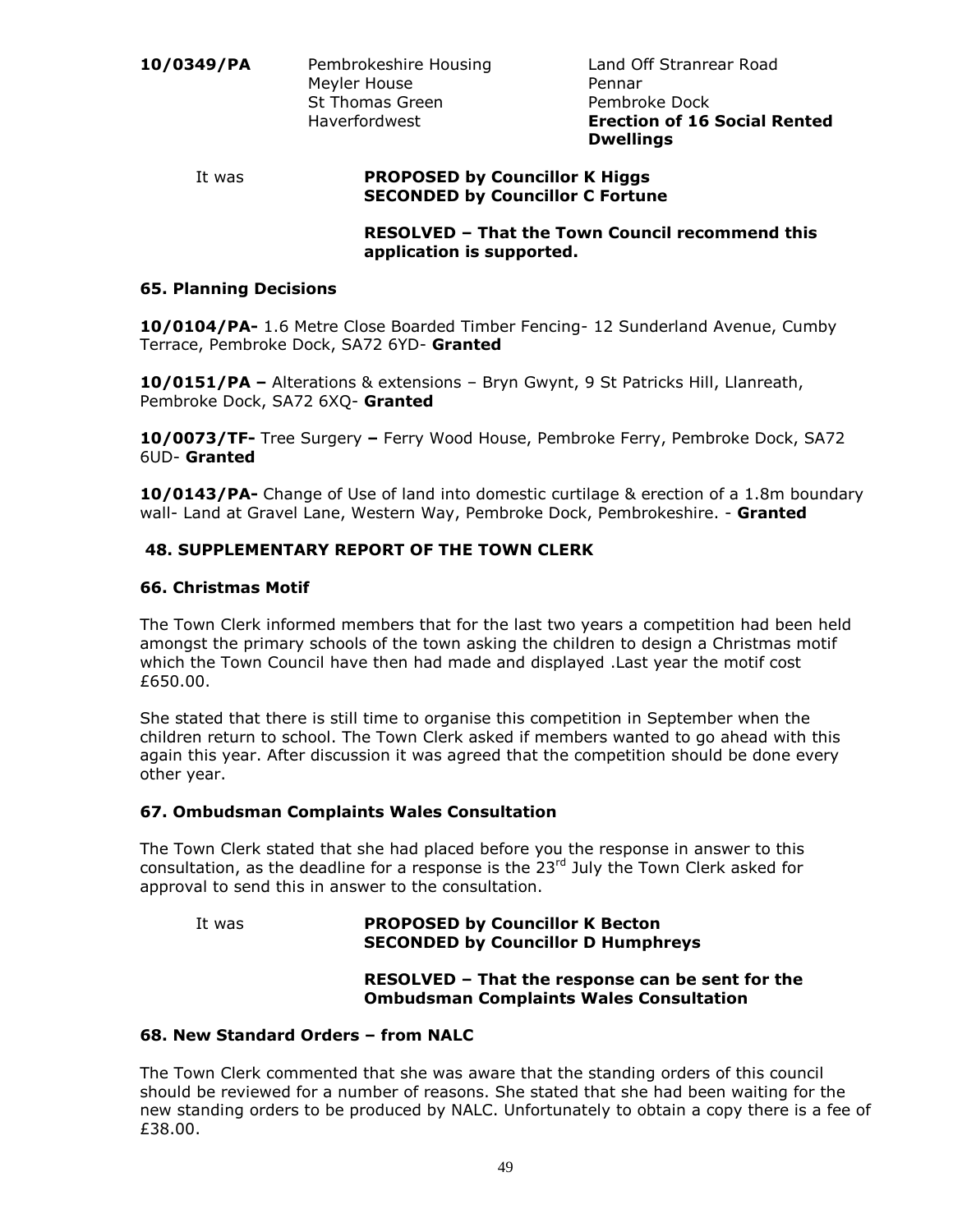# **RESOLVED – That the Town Clerk purchase a copy of the new standing orders from NALC at a cost of £38.00**

# **69. MHPA – Annual Accounts and report**

The Town Clerk stated that she had placed a copy of this report on the table to the RHS of the Chamber**.**

# **70. Dyfed – Powys Police Authority Audit of Accounts year end 31st March 2010**

The Town Clerk commented that she had received a notice that the Audit of accounts and have been asked to ensure that this is reported to members.

# **71. Ombudsman –Guidance on the Code of Conduct**

The Town Clerk commented that she had received a copy of this guidance and have placed a copy in front of you for information.

# **72. Planning**

| 10/0374/AD | Tom Smith<br>Lidl<br>Waterton Industrial Este<br>Bridgend                           | Lidl UK<br>Pier Road<br>Pembroke Dock<br><b>SA72 6TR</b><br><b>Erection of 2 Signs</b>                                                                   |
|------------|-------------------------------------------------------------------------------------|----------------------------------------------------------------------------------------------------------------------------------------------------------|
| It was     | <b>PROPOSED by Councillor A McNaughton</b><br><b>SECONDED by Councillor K Higgs</b> |                                                                                                                                                          |
|            | to highway users.                                                                   | <b>RESOLVED - That the Town Council recommend this</b><br>application is not supported due to causing a distraction                                      |
| 10/0311/PA | Mr Ivor Hearn<br>10 Argyle Street<br>Pembroke Dock<br><b>SA72 6HL</b>               | 10 Argyle Street<br>Pembroke Dock<br><b>SA72 6HL</b><br><b>Replacement Windows</b>                                                                       |
| It was     | <b>PROPOSED by Councillor A McNaughton</b><br><b>SECONDED by Councillor K Higgs</b> |                                                                                                                                                          |
|            |                                                                                     | <b>RESOLVED - That the Town Council recommend this</b><br>application is not supported due to the change of<br>materials to UPVC in a conservation area  |
| 10/0381/PA | Asbri Planning Ltd<br>14 Axis Court<br>Riverside Buisness Park<br>Swansea Vale      | Land at 14 Furzy Bank<br>Pembroke Dock<br><b>Variation of Condition 1</b><br>of consent 03/1129/PA<br>to Extend time period for<br><b>Implementation</b> |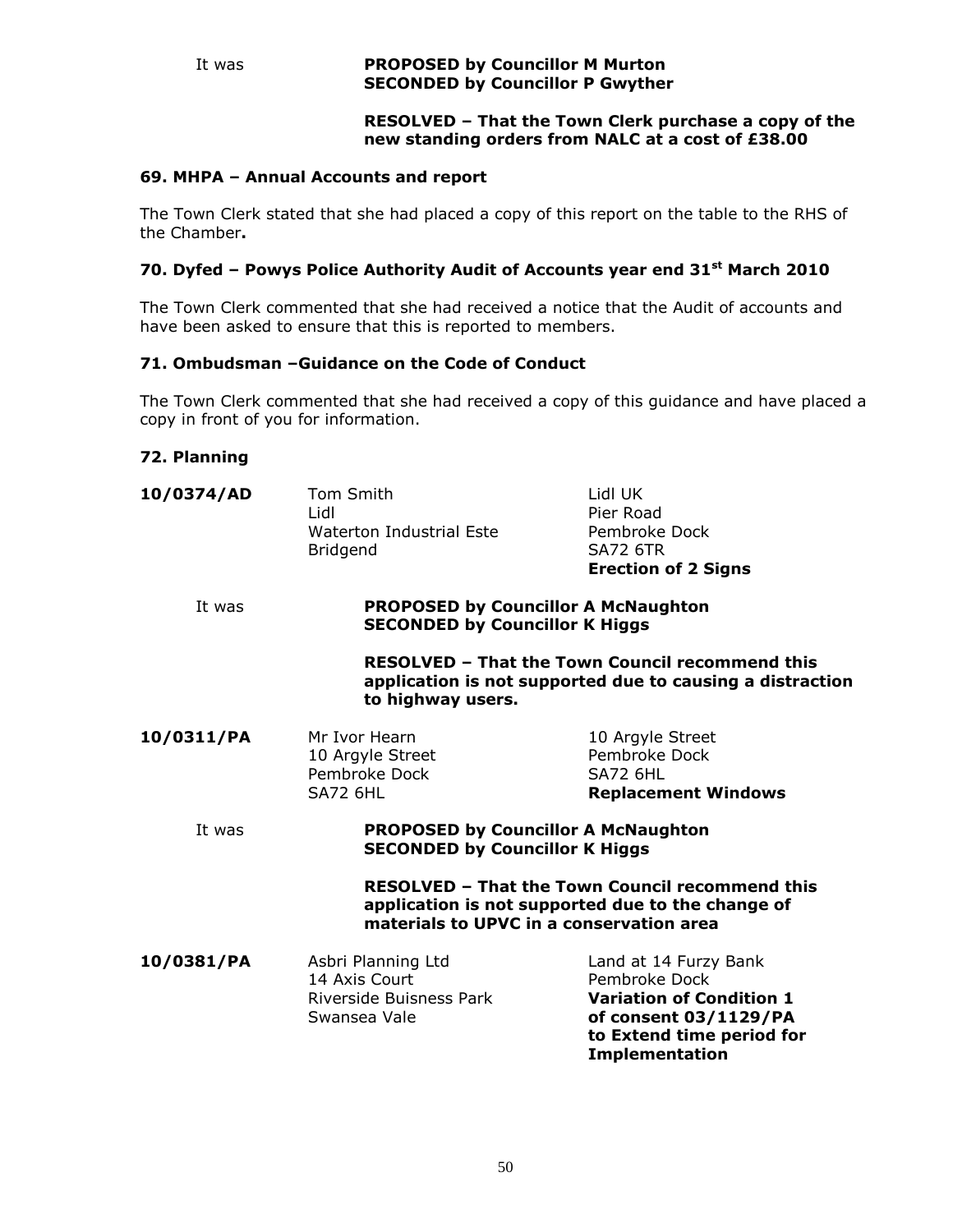#### It was **PROPOSED by Councillor D Humphreys SECONDED by Councillor P E George**

# **RESOLVED – That the Town Council recommend this application is supported.**

# **62. FINANCIAL REPORT**

# **13. Accounts for Payment**

The following accounts were submitted for approval of payment:

| 34 | BT Redcare - CCTV                                         | £2,152.60 |
|----|-----------------------------------------------------------|-----------|
| 35 | Swalec- Electricity                                       | £29.76    |
| 36 | M Saunders- Petrol Expenses – Cwmbran conference   £20.00 |           |
| 37 | Konica Minolta- Photocopying Charges                      | £91.29    |
| 38 | BT- Phone Bill                                            | £79.12    |

NB: Account 36 was paid out of meeting

# **14. Salaries and Wages**

| 26/06/2010-16/07/2010 | Salaries & Wages | F1142.27 |
|-----------------------|------------------|----------|
| 26/06/2010-16/07/2010 | Tax and NI       | £ 394.90 |

#### **15. Account Balances**

| 16/07/2010 | l HSBC Current Account        | $E$ 7,571.69  |
|------------|-------------------------------|---------------|
| 16/07/2010 | <b>I HSBC Premium Account</b> | $E$ 42,616.28 |

# It was: **PROPOSED by Councillor C Fortune SECONDED by Councillor P E George**

**RESOLVED - That the Town Council approve payment of Accounts numbered 34-38 and Salaries and Wages payments.**

#### **63. REPORTS FROM TOWN COUNCIL REPRESENTATIVES SERVING ON OUTSIDE BODIES**

# **Pater Hall Community Trust**

Councillor P Gwyther stated that the Pater Hall Community Trust were due to meet on Monday to discuss the funding application for the Pater Hall improvements. He commented that they are currently looking at match funding and stated that there is a possibility the Pater Hall Community Trust may be looking for more money for the match funding, and the Pater Hall Trust may approach the Town Council at a later date to request funding.

# **Police Forum**

Councillor M Murton commented that she had attended the recent Police Forum meeting and priorities for the month were illegal parking, anti-social behaviour and Hobbs point, she stated that the next meeting would be on Wednesday  $1<sup>st</sup>$  August.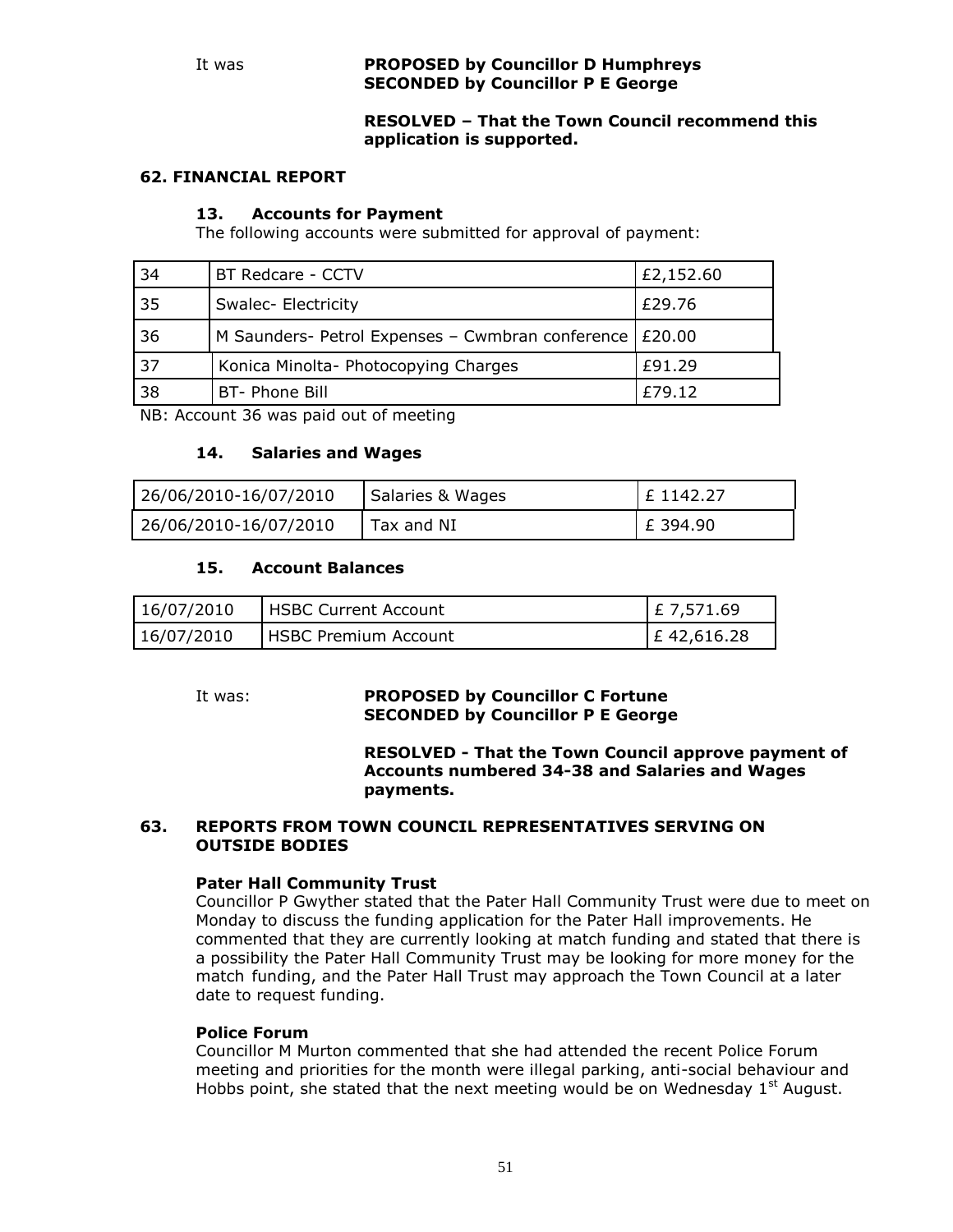# **64. ANY OTHER ITEMS WHICH THE MAYOR DECIDES AS URGENT**

There were no items to discuss.

# **65. ANY OTHER BUSINESS**

# **Black Dust**

Councillor M Colgan commented that there had recently been a fall of black dust which has marked garden items and garden furniture, it was commented that there had been a fire at Murco and the dust had possibly come from that.

# **Councillor Dilwyn Davies**

Councillor P E George commented that she had attended the funeral of Councillor Dilwyn Davies of Pembroke Town Council. She stated that he will be missed as he had been a headteacher of Pembroke Dock school for a long time before retirement.

# **Planning Issues**

Councillor K Becton commented that she had spoken with Rita Williams of Pembrokeshire County Council and the 28 days which had been given to the Prince of Wales to apply for planning permission. She stated that Rita Williams would be following up the situation.

Councillor K Becton commented that she had spoken with Rita Williams from Pembrokeshire County Council regarding the signs which had appeared on the fence on London Road from Focus Do It All, she stated Rita Williams would investigate the matter.

# **Argyle Surgery**

Councillor K Becton commented that the Argyle Surgery appointment system seems to be getting better, she stated that the booking screen now works, and the system of phoning in the morning is improving. Councillor K Becton suggested that the Town Council write to the surgery to compliment them on these improvements and also send a copy of the letter to Ashley Warlow, all members agreed.

# **Memorial Park**

The Town Clerk informed members that the lease for the Memorial Park had been received and was currently with the Town Council's solicitors, she stated that there had been a number of meetings held with the young people of the town regarding the skate park and PCSO Kelly John was to be working with them to start fundraising. Councillor P Gwyther questioned if the Town Council could agree the lease, the Town Clerk stated that this could not be done as the detail of the lease had not been agreed. Councillor M Colgan commented that the fence was in good condition, Councillor P Gwyther stated that the lease is for 25 years and if the fence is included in the lease then the Town Council would have to do all repairs within that time.

# **CCTV Contributions**

Councillor K Higgs commented that there was a lot of money being put into CCTV and questioned if the equipment was being used to its full potential, he questioned if we could find out what cover the Town receives. Councillor C Fortune questioned if the Town Clerk could contact the Police and ask if someone could attend a Town Council meeting and explain to Councillors how the system works. Councillor A McNaughton questioned if the camera at Albion square swings as there was a branch in the way of the view of the camera Councillor M Murton stated that there was a request to remove the branches which were obstructing the view, which were later removed. Councillor K Higgs stated if the Town Council have to ask every time something needs to be done then the Town Council are not getting value for money.

# **Police Forum**

Councillor K Higgs commented that he had not received any information regarding the Police Forums, The Town Clerk stated that the office has not received any information but would chase up the information and pass on to Councillor Higgs.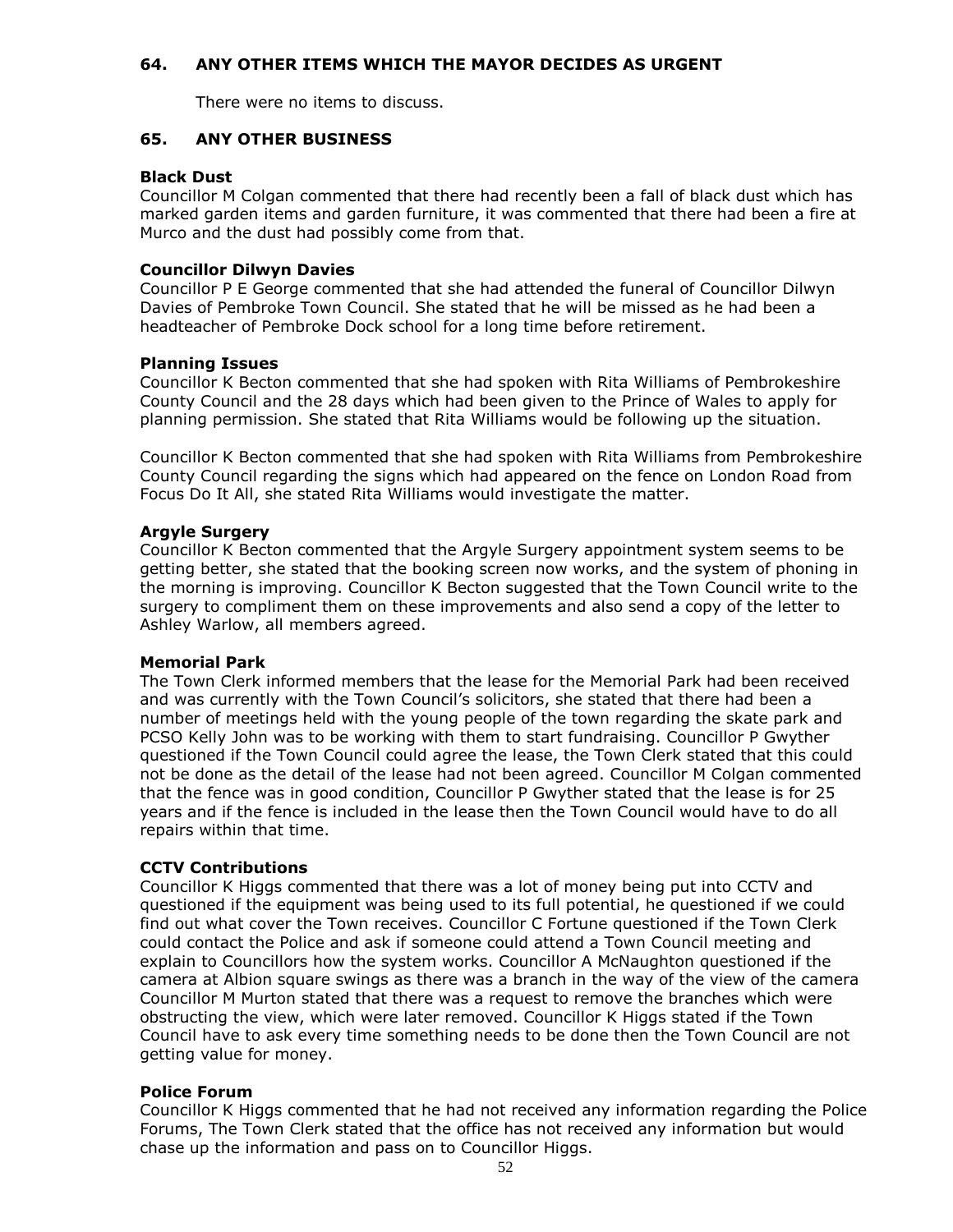# **Letting Agency Signs**

Councillor A McNaughton raised the issue regarding signs on the wall in Meyrick Street, he commented that he had raised the issue with the Town Clerk who had contacted Pembrokeshire County Council who were dealing with the issue.